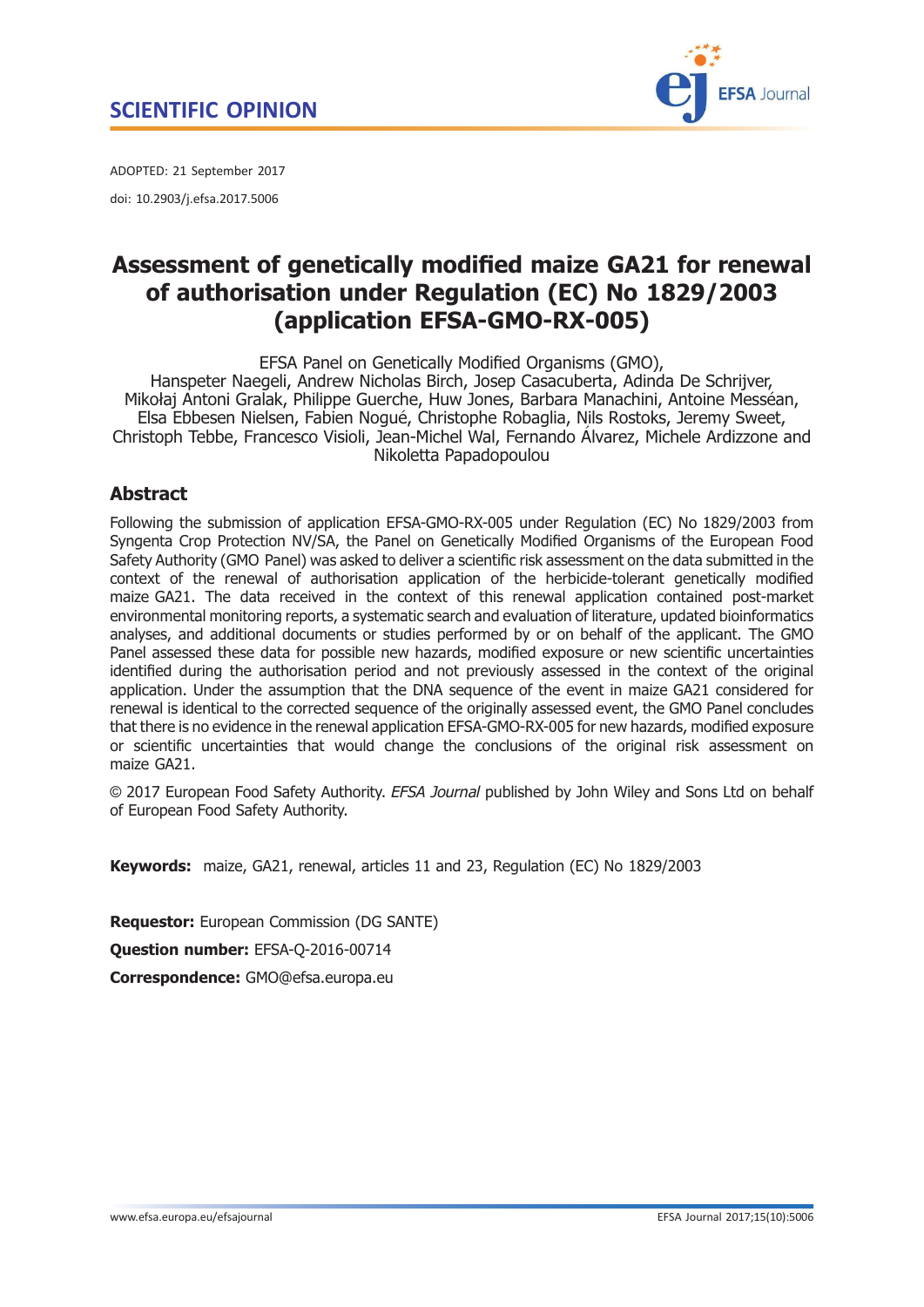

Panel members: Andrew Nicholas Birch, Josep Casacuberta, Adinda De Schrijver, Mikołaj Antoni Gralak, Philippe Guerche, Huw Jones, Barbara Manachini, Antoine Messean, Hanspeter Naegeli, Elsa Ebbesen Nielsen, Fabien Nogue, Christophe Robaglia, Nils Rostoks, Jeremy Sweet, Christoph Tebbe, Francesco Visioli and Jean-Michel Wal.

Acknowledgements: The Panel wishes to thank the members of its standing Working Groups on Molecular Characterisation, Food/Feed and Environmental Risk Assessment for the preparatory work on this scientific opinion.

Suggested citation: EFSA GMO Panel (EFSA Panel on genetically modified organisms), Naegeli H, Birch AN, Casacuberta J, De Schrijver A, Gralak MA, Guerche P, Jones H, Manachini B, Messéan A, Nielsen EE, Nogue F, Robaglia C, Rostoks N, Sweet J, Tebbe C, Visioli F, Wal J-M, Alvarez F, Ardizzone M and Papadopoulou N, 2017. Scientific opinion on the assessment of genetically modified maize GA21 for renewal of authorisation under Regulation (EC) No 1829/2003 (application EFSA-GMO-RX-005). EFSA Journal 2017;15(10):5006, 11 pp. [https://doi.org/10.2903/j.efsa.2017.5006](https://doi.org/10.2903/j.efsa.2017.ON-5006)

#### ISSN: 1831-4732

© 2017 European Food Safety Authority. EFSA Journal published by John Wiley and Sons Ltd on behalf of European Food Safety Authority.

This is an open access article under the terms of the [Creative Commons Attribution-NoDerivs](http://creativecommons.org/licenses/by-nd/4.0/) License, which permits use and distribution in any medium, provided the original work is properly cited and no modifications or adaptations are made.



The EFSA Journal is a publication of the European Food Safety Authority, an agency of the European Union.

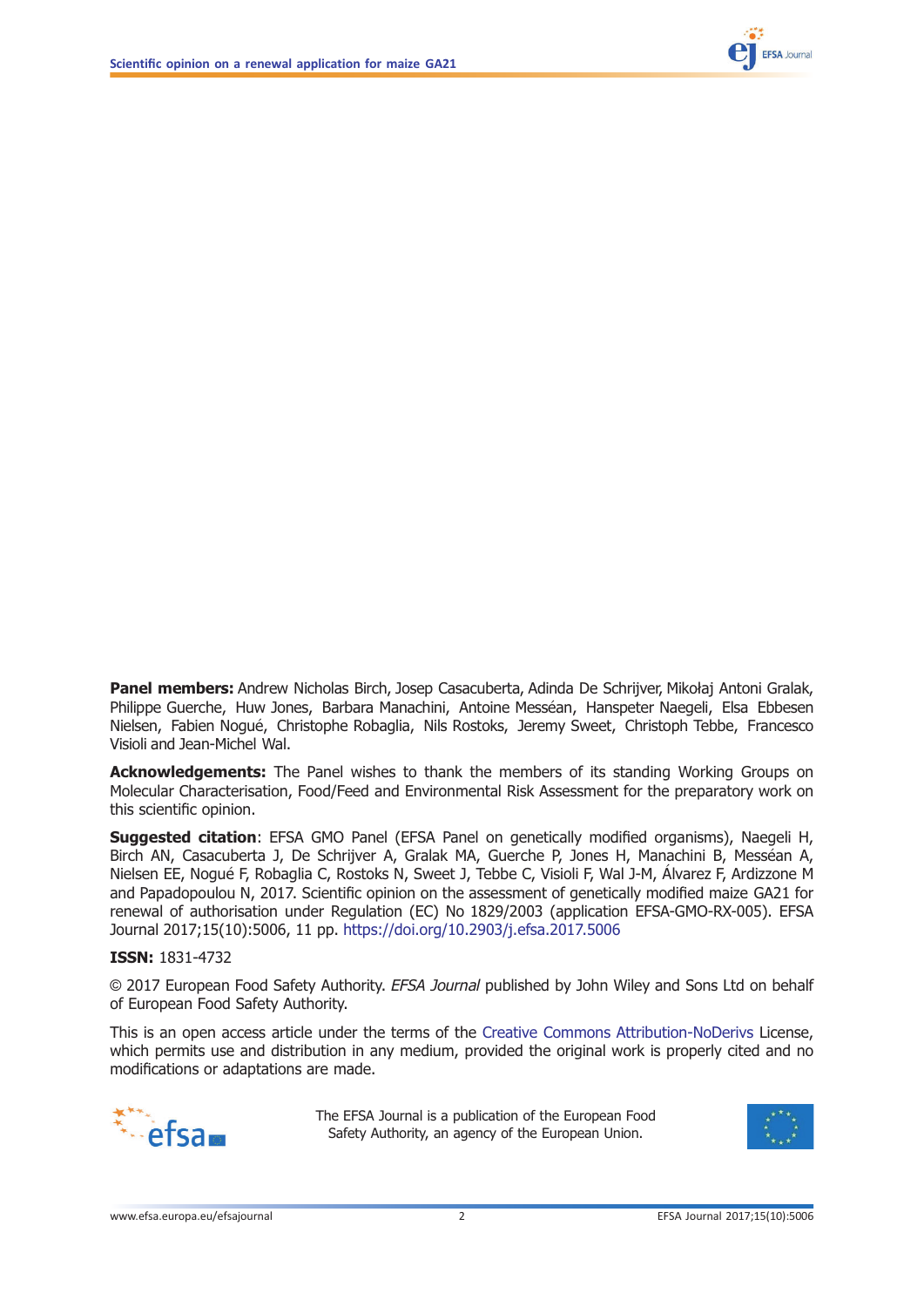

## <span id="page-2-0"></span>Summary

Following the submission of application EFSA-GMO-RX-005 under Regulation (EC) No  $1829/2003<sup>1</sup>$ from Syngenta Crop Protection NV/SA, the Panel on Genetically Modified Organisms of the European Food Safety Authority (GMO Panel) was asked to deliver a scientific opinion on the data submitted in the context of the renewal of authorisation application of the herbicide-tolerant genetically modified (GM) maize GA21. The scope of the renewal application EFSA-GMO-RX-005 is for food and feed uses, import and processing, but excludes cultivation within the European Union (EU).

In delivering its scientific opinion, the GMO Panel took into account application EFSA-GMO-RX-005, additional information provided by the applicant, scientific comments submitted by the Member States and relevant scientific publications. The data received in the context of the renewal application EFSA-GMO-RX-005 contained: post-market environmental monitoring reports, an evaluation of the literature retrieved by a systematic search, updated bioinformatics analyses, and additional documents or studies performed by or on behalf of the applicant. The GMO Panel assessed these data for possible new hazards, modified exposure or new scientific uncertainties identified during the authorisation period and not previously assessed in the context of the original application.

In conclusion, under the assumption that the DNA sequence of the event in maize GA21 considered for renewal is identical to the corrected sequence of the originally assessed event, the GMO Panel concludes that there is no evidence in the renewal application EFSA-GMO-RX-005 for new hazards, modified exposure or scientific uncertainties that would change the conclusions of the original risk assessment on maize GA21.

 $1$  Regulation (EC) No 1829/2003 of the European Parliament and of the Council of 22 September 2003 on genetically modified food and feed. OJ L 268, 18.10.2003, p. 1–23.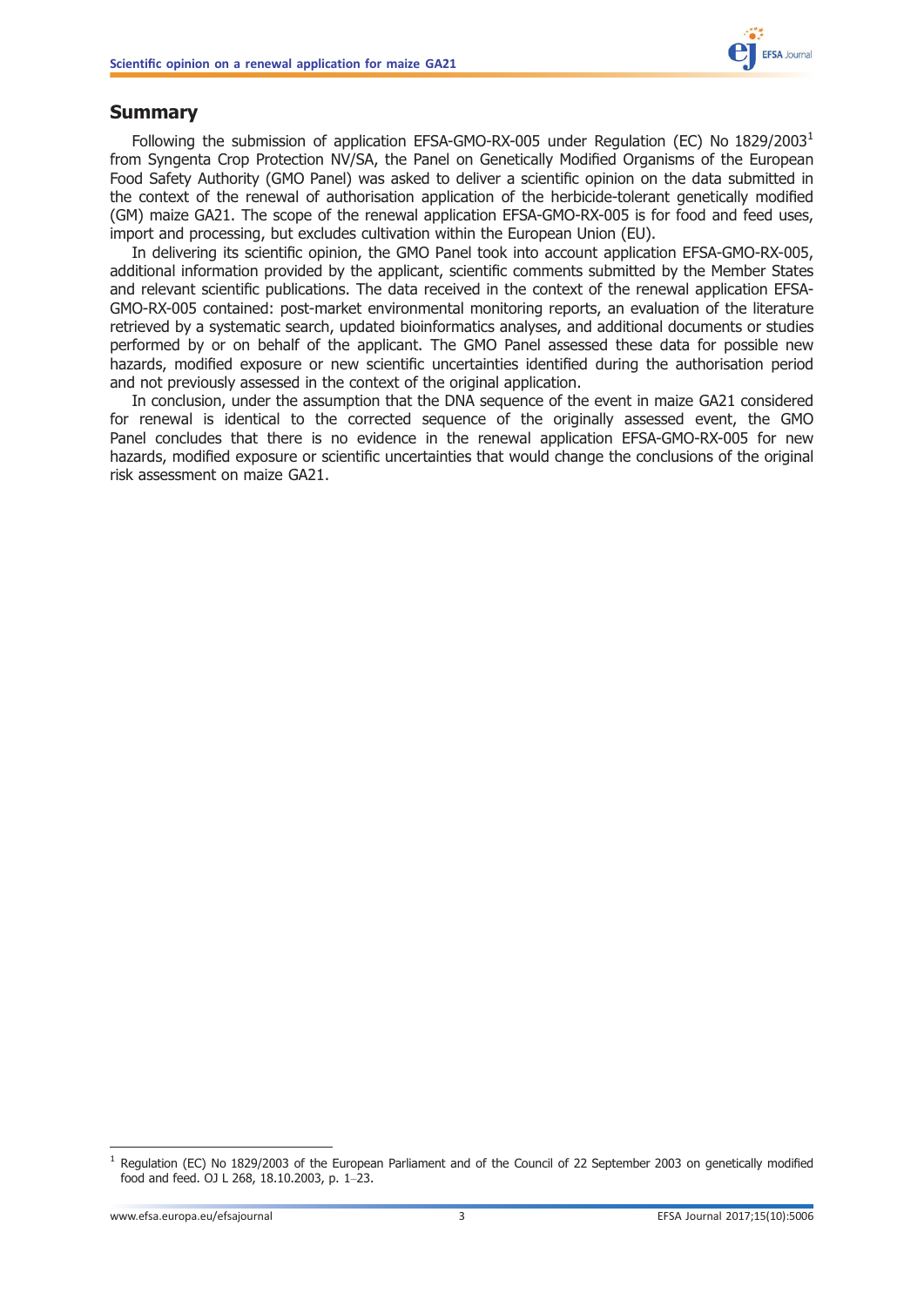

## Table of contents

| 1.                                                                                                         |                                                                                                              | 5 |  |  |
|------------------------------------------------------------------------------------------------------------|--------------------------------------------------------------------------------------------------------------|---|--|--|
| 1.1.                                                                                                       |                                                                                                              | 5 |  |  |
| 1.2.                                                                                                       |                                                                                                              |   |  |  |
| 2.                                                                                                         |                                                                                                              |   |  |  |
| 2.1.                                                                                                       |                                                                                                              | 6 |  |  |
| 2.1.1.                                                                                                     |                                                                                                              | 6 |  |  |
| 2.1.2.                                                                                                     |                                                                                                              |   |  |  |
| 2.1.3.                                                                                                     |                                                                                                              | 6 |  |  |
| 2.1.4.                                                                                                     |                                                                                                              |   |  |  |
| 2.1.5.                                                                                                     |                                                                                                              |   |  |  |
| 2.1.6.                                                                                                     |                                                                                                              |   |  |  |
| 2.2.                                                                                                       |                                                                                                              | 7 |  |  |
| 3.                                                                                                         |                                                                                                              |   |  |  |
| 3.1.                                                                                                       |                                                                                                              |   |  |  |
| 3.2.                                                                                                       |                                                                                                              | 7 |  |  |
| 3.3.                                                                                                       |                                                                                                              |   |  |  |
| 3.4.                                                                                                       |                                                                                                              |   |  |  |
| 3.5.                                                                                                       |                                                                                                              | 8 |  |  |
| 3.6.                                                                                                       | Evaluation of the monitoring plan and proposal for improving the conditions of the original authorisation  8 |   |  |  |
| 4.                                                                                                         |                                                                                                              |   |  |  |
|                                                                                                            |                                                                                                              |   |  |  |
|                                                                                                            |                                                                                                              |   |  |  |
|                                                                                                            |                                                                                                              |   |  |  |
| Appendix A – List of relevant studies identified by the applicant in the systematic literature search  10  |                                                                                                              |   |  |  |
| Appendix B - List of additional studies performed by or on behalf of the applicant over the course of the  |                                                                                                              |   |  |  |
| authorisation period and not previously submitted to the EU with regard to the evaluation of the safety of |                                                                                                              |   |  |  |
|                                                                                                            |                                                                                                              |   |  |  |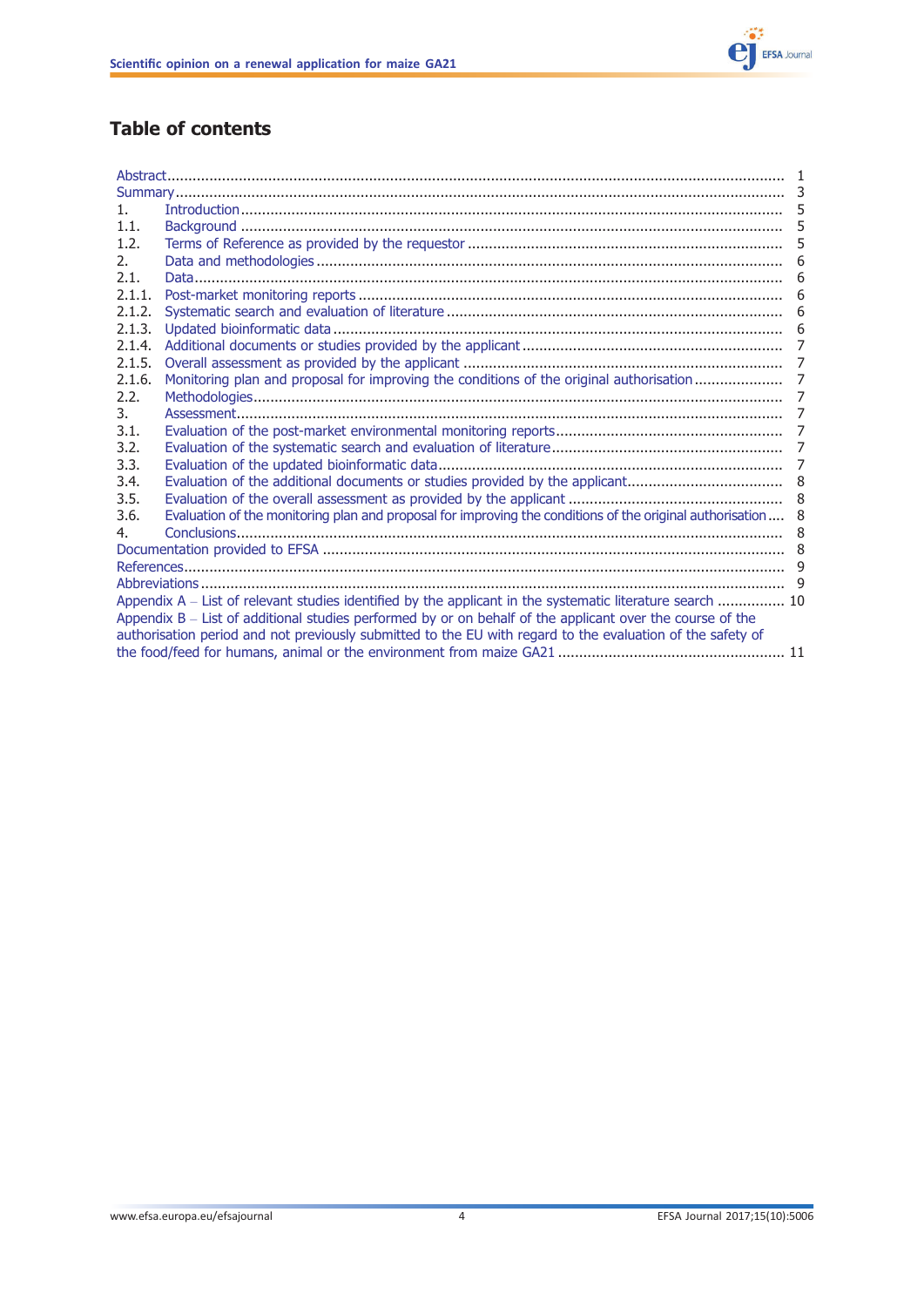## <span id="page-4-0"></span>1. Introduction

### 1.1. Background

On 10 November 2016, the European Food Safety Authority (EFSA) received from the European Commission (DG SANTE) the application EFSA-GMO-RX-005 by Syngenta Crop Protection NV/SA for the renewal of authorisation of genetically modified (GM) maize GA21 (maize MON-∅∅∅21-9) for food and feed uses, import and processing within the framework of Regulation (EC) No 1829/2003. Before sending the application to EFSA, the European Commission (DG SANTE) confirmed whether the data submitted in the context of this renewal application were in line with the legal requirements laid down in Articles 11 and 23 of Regulation (EC) No 1829/2003.

After receiving the application EFSA-GMO-RX-005, and in accordance with Articles 5(2)(b) and 17(2) (b) of Regulation (EC) No 1829/2003, EFSA informed Member States and made the summary of the application available to the public on the EFSA website.<sup>2</sup>

On 7 April 2017, EFSA declared the application valid in accordance with Articles 6(1) and 18(1) of Regulation (EC) No 1829/2003. EFSA made the valid application available to Member States and the European Commission, and consulted nominated risk assessment bodies of Member States, including national Competent Authorities within the meaning of Directive 2001/18/EC following the requirements of Articles 6(4) and 18(4) of Regulation (EC) No 1829/2003, to request their scientific opinion. Member States had 3 months after the opening of the Member State commenting period (until 1 August 2017) to make their opinion known.

Following the submission of applications EFSA-GMO-UK-2005-19 and EFSA-GMO-RX-GA21 and the publication of the EFSA scientific opinion (EFSA, 2007), the placing on the market of maize GA21 for food/feed uses, except cultivation, was authorised by Commission Decision 2008/280/EC<sup>3</sup>. A copy of this authorisation was provided by the applicant.<sup>4</sup>

EFSA requested additional information on 30 June 2017, and the applicant submitted it on 6 July 2017.

In giving its scientific opinion to the European Commission, the Member States and the applicant, and in accordance with Articles 6(1) and 18(1) of Regulation (EC) No 1829/2003, EFSA has endeavoured to respect a time limit of 6 months from the acknowledgement of the valid application. As additional information was requested by the GMO Panel, the time limit of 6 months was extended accordingly, in line with Articles 6(1), 6(2), 18(1) and 18(2) of Regulation (EC) No 1829/2003.

According to Regulation (EC) No 1829/2003, this scientific opinion is to be seen as the report requested under Articles 6(6) and 18(6) of that Regulation and thus will be part of the EFSA overall opinion in accordance with Articles 6(5) and 18(5).

## 1.2. Terms of Reference as provided by the requestor

The GMO Panel was requested to carry out a scientific risk assessment on the data submitted in the context of a renewal of authorisation application for maize GA21 for food and feed uses, import and processing in accordance with Articles 11 and 23 of Regulation (EC) No 1829/2003.

Where applicable, any conditions or restrictions which should be imposed on the placing on the market and/or specific conditions or restrictions for use and handling, including post-market monitoring requirements based on the outcome of the risk assessment and, in the case of GMOs or food/feed containing or consisting of GMOs, conditions for the protection of particular ecosystems/environment and/or geographical areas, should be indicated in accordance with Articles 6(5)(e) and 18(5)(e) of Regulation (EC) No 1829/2003.

The GMO Panel was not requested to give an opinion on information required under Annex II to the Cartagena Protocol. Furthermore, the GMO Panel did not consider proposals for labelling and methods of detection (including sampling and the identification of the specific transformation event in the food/feed and/or food/feed produced from it), which are matters related to risk management.

<sup>&</sup>lt;sup>2</sup> Available online: <http://registerofquestions.efsa.europa.eu/roqFrontend/questionDocumentsLoader?question=EFSA-Q-2016-00714><br><sup>3</sup> Commission Decision of 28 March 2008 authorising the placing on the market of products con

produced from genetically modified maize GA21(MON-∅∅∅21-9) pursuant to Regulation (EC) No 1829/2003 of the European Parliament and of the Council. (2008/280/EC); OJ L 87, pp 19–22.<br><sup>4</sup> Dossier: Part II – Section 2.1.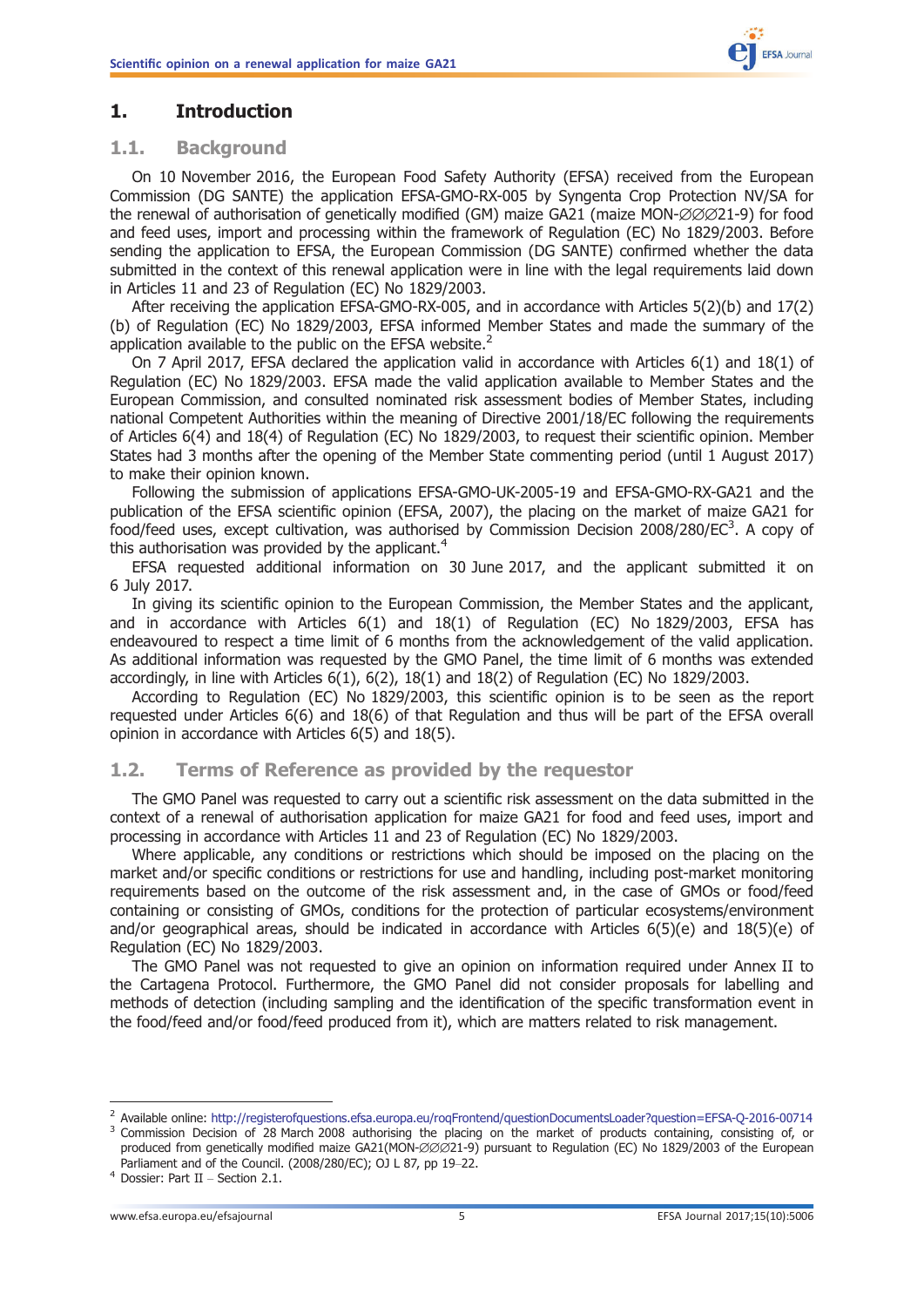

## <span id="page-5-0"></span>2. Data and methodologies

#### 2.1. Data

The data for application EFSA-GMO-RX-005 provided by the applicant at the time of submission, or in reply to requests for additional information, are specified below.

In the context of this renewal application, no new sequencing study was submitted among the additional documents or studies performed by or on behalf of the applicant. The applicant clarified that the maize GA21 sequence considered in the context of this renewal application is the sequence originally submitted (EFSA, 2007), corrected for sequencing errors consisting of one-base pair addition, a three-base pair deletion and a difference in the number of complete mepsps cassettes present within the insert which were already assessed by the GMO Panel (EFSA GMO Panel, 2015a).

In accordance with the GMO Panel guidelines for renewal of applications of GM food and feed authorised under Regulation (EC) No 1829/2003 (EFSA GMO Panel, 2015b), the GMO Panel evaluated the data provided in the context of this maize GA21 renewal application under the assumption that the event sequence is identical to the corrected sequence of the event (EFSA GMO Panel, 2015a).

#### 2.1.1. Post-market monitoring reports<sup>5</sup>

Based on the outcome of the initial food and feed risk assessment, a post-market monitoring plan for monitoring of GM food/feed was not required by the authorising decision. The implementation of a postmarket environmental monitoring (PMEM) plan, consisting of a general surveillance plan to check for any adverse effects on the environment arising from maize GA21, was a condition for the authorisation. As no potential adverse environmental effects were identified in the environmental risk assessment (ERA) of maize GA21 (EFSA, 2007), case-specific monitoring was not considered necessary by the GMO Panel.

The applicant provided nine annual PMEM reports covering a reporting period from March 2008 to July 2016. The annual PMEM plans submitted by the applicant included (1) the description of a centralised system established by EuropaBio for the collection of information recorded by various operators (federations involved in maize (or bulk grain) import and processing) on any observed adverse effect(s) on human health and the environment arising from handling of maize possibly containing GA21; (2) the reports of the surveillance activities conducted by such operators; and (3) the review of relevant scientific peer-reviewed studies retrieved from literature searches.

The applicant provided an overall assessment of the general surveillance activities in the renewal dossier.

#### 2.1.2. Systematic search and evaluation of literature<sup>6</sup>

As part of the annual PMEM reports, nine separate literature searches were provided covering a reporting period from March 2008 till July 2016. Search terms and databases were not consistently used throughout the reports. Therefore, the applicant performed a systematic search of studies published between 1 June 2005 and 30 June 2016, relevant to the food/feed and environmental safety assessments of event maize GA21 and mutated 5-enol-pyruvyl-shikimate-3-phosphate-synthase (mEPSPS) protein, covering the authorisation period, and following the principles outlined in the EFSA guidance on the application of systematic review methodology for food and feed safety assessment (EFSA, 2010).

The applicant searched several general and subject-specific databases to identify relevant studies. The search was limited to primary research peer-reviewed studies that were published in English. Altogether 859 studies were retrieved. After applying the eligibility/inclusion criteria defined a priori by the applicant, 16 relevant primary research studies were identified. Ten studies were identified by the applicant as relevant for the food and feed risk assessment and six for the ERA risk assessment (Appendix [A](#page-9-0)).

#### 2.1.3. Updated bioinformatic data $^7$

At the time of submission of the renewal dossier, the applicant provided a bioinformatics package for maize GA21 including an analysis of the insert and flanking sequences and an analysis of the

<sup>&</sup>lt;sup>5</sup> Dossier: Part II – Section 2.2 and Appendices 2.2-01 to 2.2-09.<br><sup>6</sup> Dossier: Part II – Section 2.3.1 and Appendix 2.3.1-01.<br><sup>7</sup> Dossier: Part II – Section 2.3.2 and Appendices 2.3.2-01 to 2.3.2-10.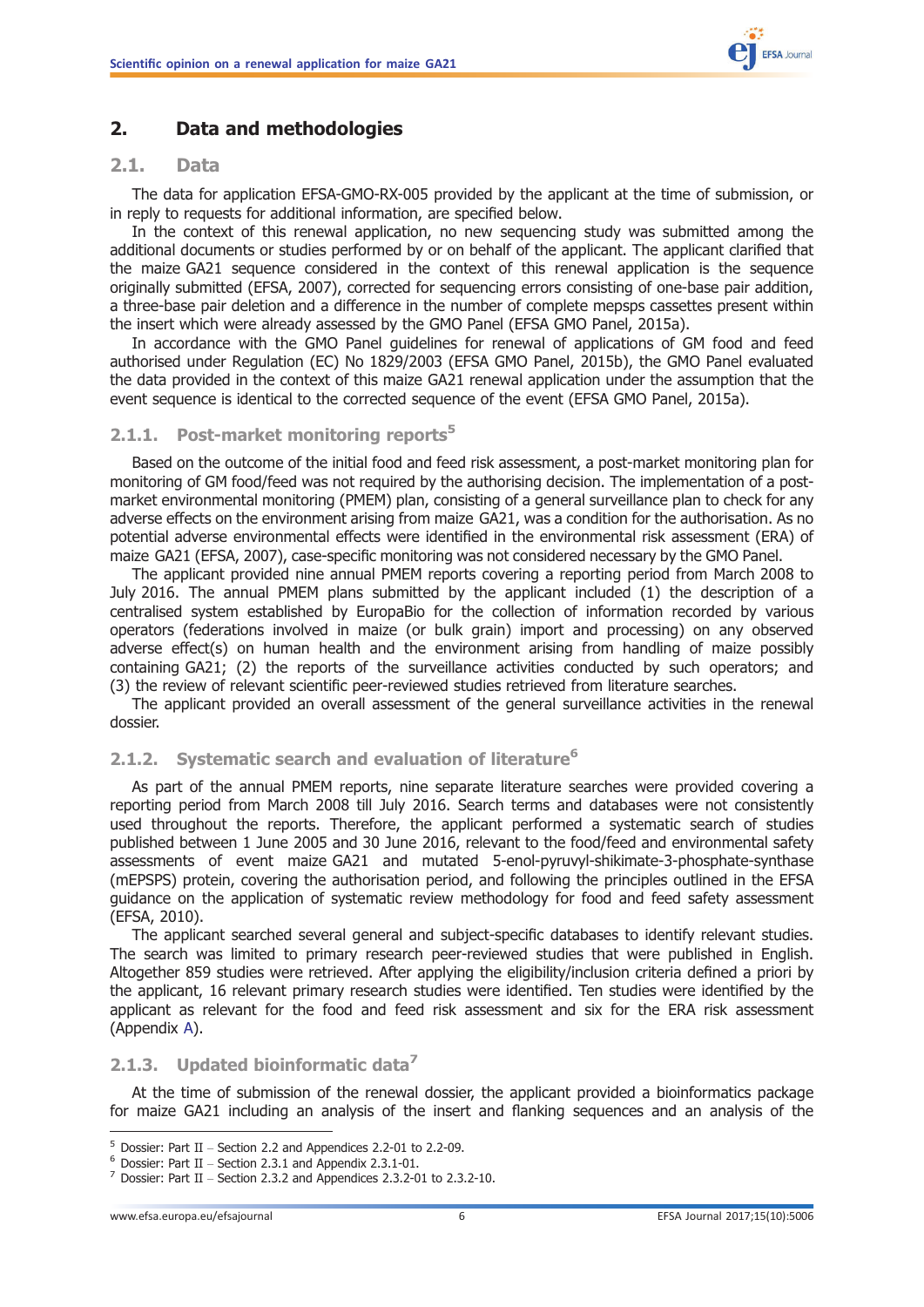

<span id="page-6-0"></span>potential similarity to allergens or toxins of the newly expressed proteins and of all possible open reading frames (ORFs) within the insert and spanning the junction sites. The bioinformatics package was based on the original sequence corrected for sequencing errors (EFSA GMO Panel, 2015a). The bioinformatics package also included an analysis of possible horizontal gene transfer (HGT).

### 2.1.4. Additional documents or studies provided by the applicant<sup>8</sup>

In line with the renewal guidance requirements (EFSA GMO Panel, 2015b), the applicant provided an overview on the worldwide approvals of maize GA21 and a list containing the summaries of all studies performed by or on behalf of the applicant over the course of the authorisation period and not previously submitted to the European Union (EU) (Appendix [B](#page-10-0)).

The relevance of the listed studies for molecular characterisation, human and animal safety and the environment was assessed by the applicant. The GMO Panel requested to the applicant on 30 June 2017 the full study reports of five of these studies considered potentially relevant for safety assessment. The applicant submitted the requested information on 6 July 2017.

#### 2.1.5. Overall assessment as provided by the applicant<sup>9</sup>

In line with the requirements listed in the renewal guidance (EFSA GMO Panel, 2015b), the applicant provided an overall assessment concluding that information provided in the application for renewal of the authorisation of maize GA21 for food and feed use and processing in the EU, do not change the outcome of the original risk assessment (EFSA, 2007).

#### 2.1.6. Monitoring plan and proposal for improving the conditions of the original authorisation<sup>10</sup>

The applicant indicated in the dossier that the environmental monitoring plan is appropriate and does not need any changes.

#### 2.2. Methodologies

The GMO Panel assessed the application for the renewal of the authorisation of maize GA21 for food and feed uses, import and processing in accordance with Articles 11 and 23 of Regulation (EC) No 1829/2003. The GMO Panel took into account the requirements described in its guideline for the risk assessment of renewal applications of GM food and feed authorised under Regulation (EC) No 1829/2003 (EFSA GMO Panel, 2015b).

The comments raised by Member States are addressed in Annex G of EFSA's overall opinion<sup>11</sup> and were taken into consideration during the scientific risk assessment.

#### 3. Assessment

#### 3.1. Evaluation of the post-market environmental monitoring reports

During the general surveillance activities covering the authorisation period of maize GA21, no adverse effects were reported by the applicant.

#### 3.2. Evaluation of the systematic search and evaluation of literature

The GMO Panel assessed the 16 published studies listed in Appendix [A](#page-9-0) and considered that none of them gave rise to any safety concern for human and animal health and the environment which would change the original risk assessment conclusions on maize GA21 (EFSA, 2007).

#### 3.3. Evaluation of the updated bioinformatic data

The results of the updated bioinformatics analyses on the corrected GA21 event sequence confirmed previous assessments (EFSA, 2007; EFSA GMO Panel, 2010a,b, 2011, 2015a) that no known endogenous genes were disrupted by the insert. Analyses of the amino acid sequence of the newly

<sup>&</sup>lt;sup>8</sup> Dossier: Part II – Section 2.3.1, Appendix 2.3.1-01 and additional information: 6/7/2017.<br><sup>9</sup> Dossier: Part II – Section 3.<br><sup>10</sup> Dossier: Part II – Section 4.<br><sup>11</sup> Available online: http://registerofquestions.efsa.eur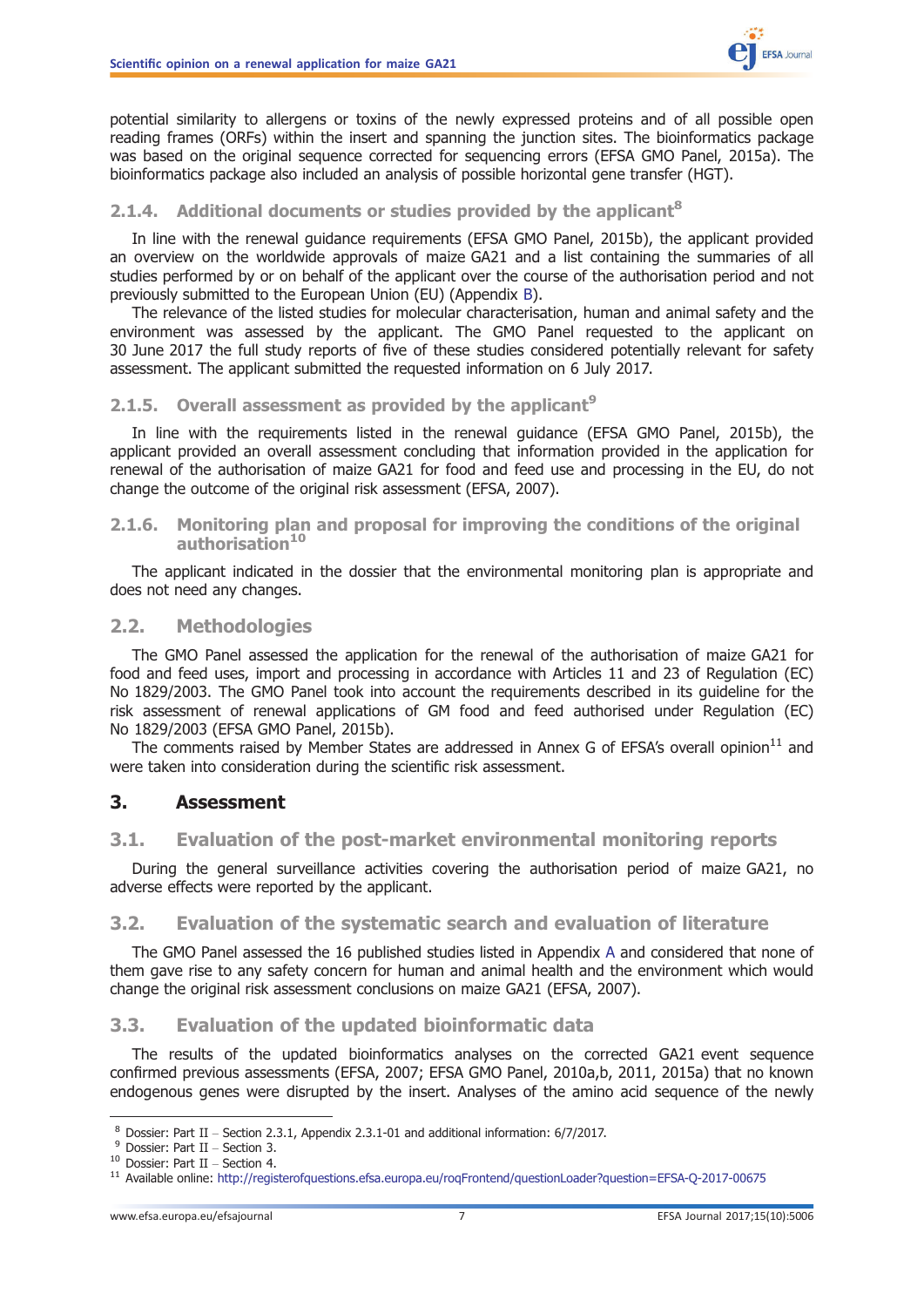

<span id="page-7-0"></span>expressed mEPSPS protein revealed no significant similarities to toxins and allergens. In addition, bioinformatics analyses of the newly created ORFs within the insert or spanning the junctions with genomic DNA revealed no significant similarities to toxins and allergens.

The sequence identity analysis of the regions of bacterial origin in maize GA21 did not identify elements with sufficient length and identity to support homologous recombination (EFSA GMO Panel, 2015a). There is no information that would change the previous conclusion of the GMO Panel that the unlikely, but theoretically possible, horizontal transfer of recombinant genes from maize GA21 to bacteria does not raise any environmental safety concern.

## 3.4. Evaluation of the additional documents or studies provided by the applicant

The GMO Panel evaluated the summary and/or the full study reports of the additional studies provided and listed in Appendix [B.](#page-10-0) This new information did not raise any concern for human and animal health and the environment, which would change the original risk assessment conclusions on maize GA21.

## 3.5. Evaluation of the overall assessment as provided by the applicant

The GMO Panel evaluated the overall assessment provided by the applicant and confirmed that there is no evidence in the renewal application RX-005 indicating new hazards, relevant changes in exposure or scientific uncertainties.

## 3.6. Evaluation of the monitoring plan and proposal for improving the conditions of the original authorisation

The PMEM plan followed by the applicant consists mainly of general surveillance of imported GM maize plant material, including maize GA21. This general surveillance is coordinated by EuropaBio and implemented by selected operators (federations involved in maize import and processing). In addition, the applicant reviews relevant scientific publications retrieved from literature searches on an annual basis. As mentioned in Section [2.1.6](#page-6-0), the applicant considers that this plan does not need any changes. The GMO Panel is of the opinion that the scope of the plan provided by the applicant is consistent with the scope of maize GA21 but reminds that monitoring is related to risk management, and thus the final adoption and implementation of the PMEM plan falls outside the mandate of EFSA.

## 4. Conclusions

Under the assumption that the DNA sequence of the event in maize GA21 considered for renewal is identical to the corrected sequence of the originally assessed event, the GMO Panel concludes that there is no evidence in the renewal application EFSA-GMO-RX-005 for new hazards, modified exposure or scientific uncertainties that would change the conclusions of the original risk assessment on maize GA21 (EFSA, 2007; EFSA GMO Panel, 2010a,b, 2011, 2015a).

## Documentation provided to EFSA

- 1) Letter from the European Commission to EFSA received on 10 November 2016 for the continued marketing of genetically modified maize GA 21 in accordance with articles 11 and 23 of Regulation (EC) No 1829/2003 by Syngenta Crop Protection NV/SA (EFSA-GMO-RX-005).
- 2) Acknowledgement letter dated 16 November 2016 from EFSA to European Commission.
- 3) Letter from EFSA to applicant dated 22 December 2016 requesting additional information under completeness check.
- 4) Letter from applicant to EFSA received on 17 March 2017 providing additional information under completeness check.
- 5) Letter from EFSA to applicant dated 7 April 2017 delivering the 'Statement of Validity' for application EFSA-GMO-RX-005.
- 6) Letter from EFSA to applicant dated 30 June 2017 requesting additional information and stopping the clock.
- 7) Letter from applicant to EFSA received on 6 July 2017 providing additional information.
- 8) Email from EFSA to applicant dated 7 July 2017 re-starting the clock on 6 July 2017.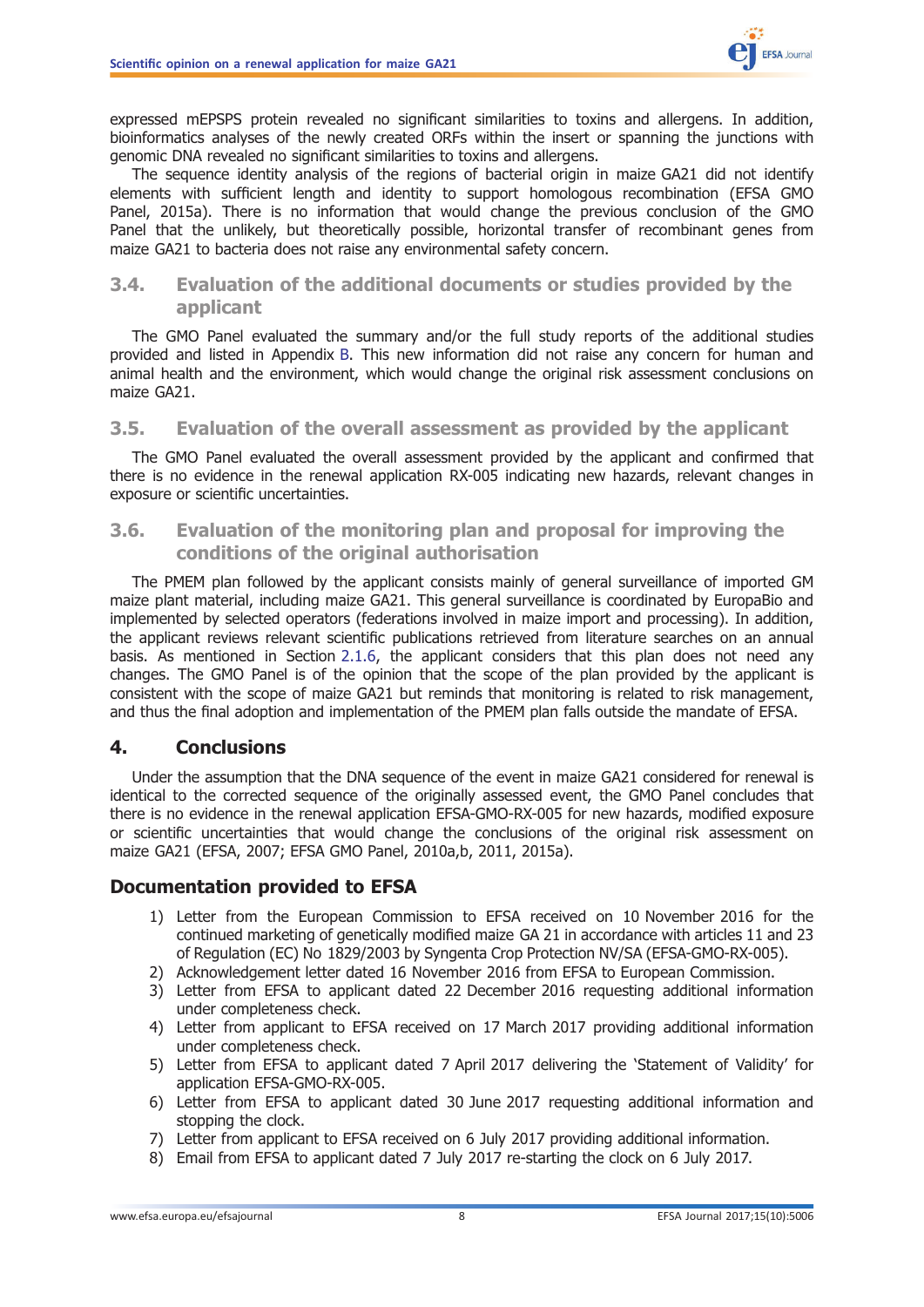## <span id="page-8-0"></span>**References**

- EFSA (European Food Safety Authority), 2007. Opinion of the Scientific Panel on Genetically Modified Organisms on applications (references EFSA-GMO-UK-2005-19 and EFSA-GMO-RX-GA21) for the placing on the market of glyphosate-tolerant genetically modified maize GA21, for food and feed uses, import and processing and for renewal of the authorisation of maize GA21 as existing product, both under Regulation (EC) No 1829/2003 from Syngenta Seeds S.A.S. on behalf of Syngenta Crop Protection AG. EFSA Journal 2007;5(10):541, 25 pp. <https://doi.org/10.2903/j.efsa.2007.541>
- EFSA (European Food Safety Authority), 2010. Application of systematic review methodology to food and feed safety assessments to support decision making. EFSA Journal 2010;8(6):1637, 90 pp. [https://doi.org/10.2903/](https://doi.org/10.2903/j.efsa.2010.1637) [j.efsa.2010.1637](https://doi.org/10.2903/j.efsa.2010.1637)
- EFSA GMO Panel (EFSA Panel on Genetically Modified Organisms), 2010a. Scientific Opinion on application (EFSA-GMO-UK- 2007–48) for the placing on the market of insect resistant and herbicide tolerant genetically modified maize MIR604  $\times$  GA21 for food and feed uses, import and processing under Regulation (EC) No 1829/2003 from Syngenta Seeds. EFSA Journal2010;8(5):1611, 30 pp. [https://doi.org/10.2903/j.efsa.2010.1611.](https://doi.org/10.2903/j.efsa.2010.1611) Available online: <www.efsa.europa.eu/en/scdocs/doc/1611.pdf>
- EFSA GMO Panel (EFSA Panel on Genetically Modified Organisms), 2010b. Scientific Opinion on application (Reference EFSA-GMO-UK-2008-56) for the placing on the market of insect resistant and herbicide tolerant genetically modified maize Bt11  $\times$  MIR604  $\times$  GA21 for food and feed uses, import and processing under Regulation (EC) No 1829/2003 from Syngenta Seeds. EFSA Journal 2010;8(5):1616, 30 pp. [https://doi.org/](https://doi.org/10.2903/j.efsa.2010.1616) [10.2903/j.efsa.2010.1616](https://doi.org/10.2903/j.efsa.2010.1616). Available online: <www.efsa.europa.eu/en/scdocs/doc/1616.pdf>
- EFSA GMO Panel (EFSA Panel on Genetically Modified Organisms), 2011. Scientific Opinion on application (EFSA-GMO-UK-2008-60) for placing on the market of genetically modified herbicide tolerant maize GA21 for food and feed uses, import, processing and cultivation under Regulation (EC) No 1829/2003 from Syngenta Seeds. EFSA Journal 2011;9(12):2480, 94 pp. <https://doi.org/10.2903/j.efsa.2011.2480>
- EFSA GMO Panel (EFSA Panel on Genetically Modified Organisms), 2015a. Statement on the risk assessment of new sequencing data on GM maize event GA21. EFSA Journal 2015;13(11):4296, 6 pp. [https://doi.org/](https://doi.org/10.2903/j.efsa.2015.4296) [10.2903/j.efsa.2015.4296](https://doi.org/10.2903/j.efsa.2015.4296)
- EFSA GMO Panel (EFSA Panel on Genetically Modified Organisms), 2015b. Guidance for renewal applications of genetically modified food and feed authorised under Regulation (EC) No 1829/2003. EFSA Journal 2015; 13(6):4129, 8 pp. <https://doi.org/10.2903/j.efsa.2015.4129>

## Abbreviations

- ERA environmental risk assessment
- GM genetically modified
- GMO genetically modified organisms
- HGT horizontal gene transfer
- mEPSPS mutated 5-enol-pyruvyl-shikimate-3-phosphate-synthase
- ORFs open reading frames
- PMEM post-market environmental monitoring report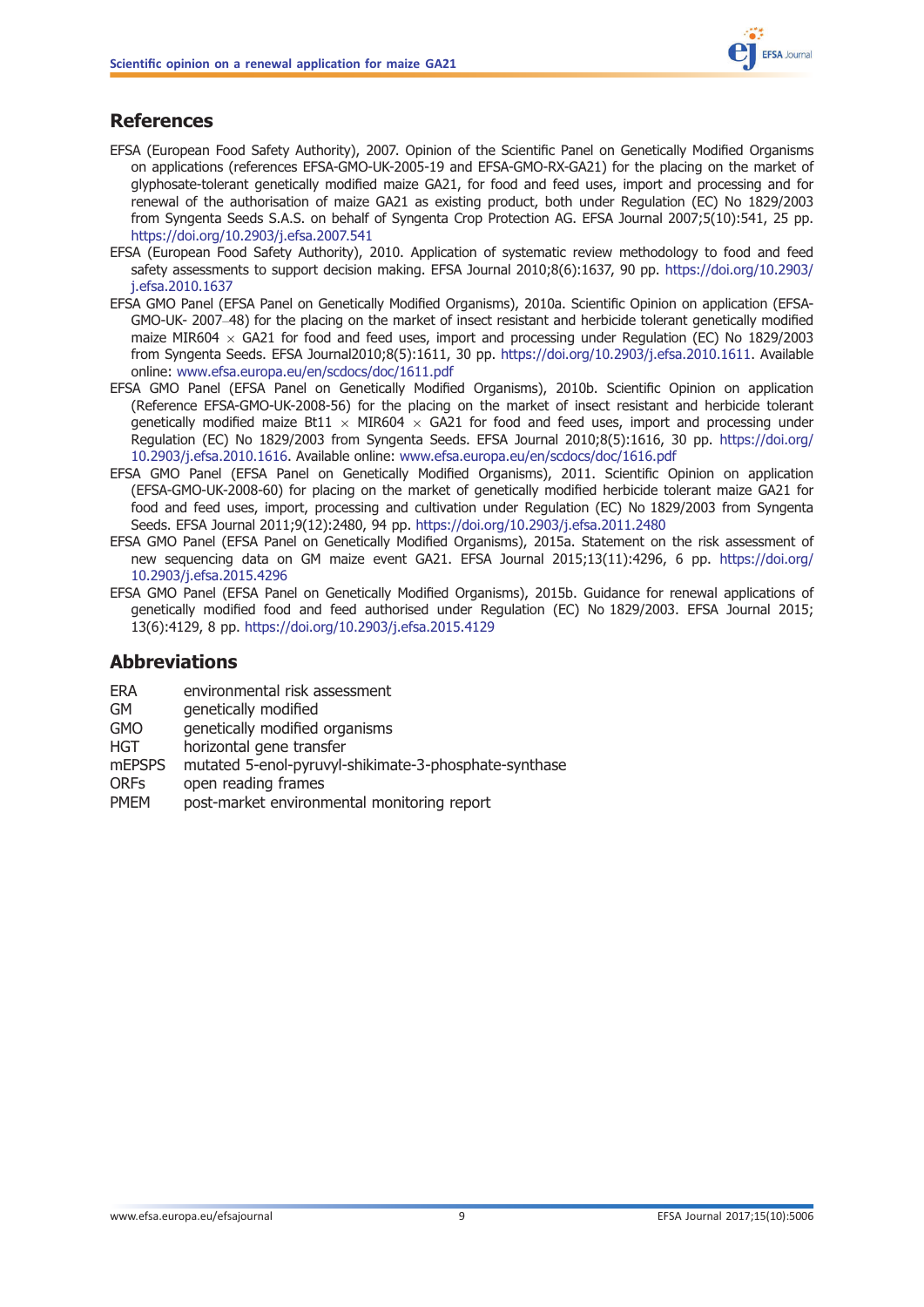

## <span id="page-9-0"></span>Appendix A – List of relevant studies identified by the applicant in the systematic literature search

| Area of<br><b>References</b><br>relevance                                                                                                                                                                                                                                                                                                                                                                                      |            |  |
|--------------------------------------------------------------------------------------------------------------------------------------------------------------------------------------------------------------------------------------------------------------------------------------------------------------------------------------------------------------------------------------------------------------------------------|------------|--|
| Batista R, Nunes B, Carmo M, Cardoso C, José HS, de Almeida AB, Manique A, Bento L, Ricardo<br>CP and Oliveira MM, 2005. Lack of detectable allergenicity of transgenic maize and soya samples. feed risk<br>The Journal of Allergy and Clinical Immunology, 116, 403-410.                                                                                                                                                     |            |  |
| Delaney B, Astwood JD, Cunny H, Conn RE, Herouet-Guicheney C, MacIntosh S, Meyer LS,<br>Privalle L, Gao Y, Mattsson J and Levine M, 2008. Evaluation of protein safety in the context of<br>agricultural biotechnology. Food and Chemical Toxicology, 46, S71-S97.                                                                                                                                                             |            |  |
| Fard NA, Minuchehr Z and Mousavi A, 2013. Allergenicity study of genetically modified herbicide<br>resistant crops (bioinformatics assessment). Bulletin of Environment, Pharmacology and Life<br>Sciences, 2, 24-32.                                                                                                                                                                                                          |            |  |
| Green BJ, Cummings KJ, Rittenour WR, Hettick JM, Bledsoe TA, Blachere FM, Siegel PD, Gaughan<br>DM, Kullman GJ, Kreiss K, Cox-Ganser J and Beezhold DH, 2011. Occupational sensitization to<br>soy allergens in workers at a processing facility. Clinical and Experimental Allergy Journal of the<br>British Society for Allergy and Clinical Immunology, 41, 1022-1030, https://doi.org/10.1111/<br>j.1365-2222.2011.03756.x |            |  |
| Herouet-Guicheney C, Rouquié D, Freyssinet M, Currier T, Martone A, Zhou J, Bates EE, Ferullo<br>JM, Hendrickx K and Rouan D, 2009. Safety evaluation of the double mutant 5-enol<br>pyruvylshikimate-3-phosphate synthase (2mEPSPS) from maize that confers tolerance to<br>glyphosate herbicide in transgenic plants. Regulatory Toxicology and Pharmacology, 54, 143-153.                                                   |            |  |
| Hoff M, Son DY, Gubesch M, Ahn K, Lee SI, Vieths S, Goodman RE, BallmerWeber BK and<br>Bannon GA, 2007. Serum testing of genetically modified soybeans with special emphasis on<br>potential allergenicity of the heterologous protein CP4 EPSPS. Molecular Nutrition and Food<br>Research, 51, 946-955.                                                                                                                       |            |  |
| Kim SH, Kim HM, Ye YM, Kim SH, Nahm DH, Park HS, Ryu SR and Lee BO, 2006a. Evaluating the<br>allergic risk of genetically modified soybean. Yonsei Medical Journal, 47, 505-512.                                                                                                                                                                                                                                               |            |  |
| Kim JH, Lieu HY, Kim TW, Kim DO, Shon DH, Ahn KM, Lee SI and Kim HY, 2006b. Assessment of<br>the potential allergenicity of genetically modified soybeans and soy-based products. Food<br>Science Biotechnology, 15, 954–958.                                                                                                                                                                                                  |            |  |
| Kramer C, Brune P, McDonald J, Nesbitt M, Sauve A and Storck-Weyhermueller S, 2016.<br>Evolution of risk assessment strategies for food and feed uses of stacked GM events. Plant<br>Biotechnology Journal, 14, 1899-1913, https://doi.org/10.1111/pbi.12551                                                                                                                                                                   |            |  |
| Takagi K, Teshima R, Nakajima O, Okunuki H and Sawada JI, 2006. Improved ELISA method for<br>screening human antigen-specific IgE and its application for monitoring specific IgE for novel<br>proteins in genetically modified foods. Regulatory Toxicology and Pharmacology, 44, 182-188.                                                                                                                                    |            |  |
| Wang W, Xia H, Yang Z, Xu T, Si HJ, Cai XX, Wang F, Su J, Snow AA and Lu BR, 2014. A novel 5- ERA risk<br>enolpyruvoylshikimate-3-phosphate (EPSP) synthase transgene for glyphosate resistance<br>stimulates growth and fecundity in weedy rice (Oryza sativa) without herbicide. The New<br>Phytologist, 202, 679-688.                                                                                                       | assessment |  |
| Zonetti P da C, Suzuki LS, Bonini EA, Ferrarese M de LL and Ferrarese-Filho O, 2011. Growth and<br>root lignification of susceptible and glyphosate-resistant soybean. Acta Scientiarum Agronomy,<br>33, 291-295.                                                                                                                                                                                                              |            |  |
| Gulden RH, Lerat S, Hart MM, Powell JR, Trevors JT, Pauls KP, Klironomos JN and Swanton CJ,<br>2005. Quantitation of transgenic plant DNA in leachate water: realtime polymerase chain<br>reaction analysis. The Journal of Agricultural and Food Chemistry, 27;53, 5858-5865.                                                                                                                                                 |            |  |
| Han SM, Oh TK, Uddin MR, Shinogi Y, Lee B, Kim CG and Park KW, 2015. Monitoring the<br>occurrence of genetically modified maize in Korea: A 3-year observations. Journal of the Faculty<br>of Agriculture Kyushu University, 60, 285-290.                                                                                                                                                                                      |            |  |
| Hart MM, Powell JR, Gulden RH, Levy-Booth DJ, Dunfield KE, Pauls KP, Swanton CJ, Klironomos<br>JN and Trevors JT, 2009. Detection of transgenic cp4 epsps genes in the soil food web.<br>Agronomy for Sustainable Development, 29, 497-501.                                                                                                                                                                                    |            |  |
| ILSI Research Foundation, 2011. A review of the environmental safety of the CP4 EPSPS protein.<br>Environmental Biosafety Research, 10, 5-25.                                                                                                                                                                                                                                                                                  |            |  |